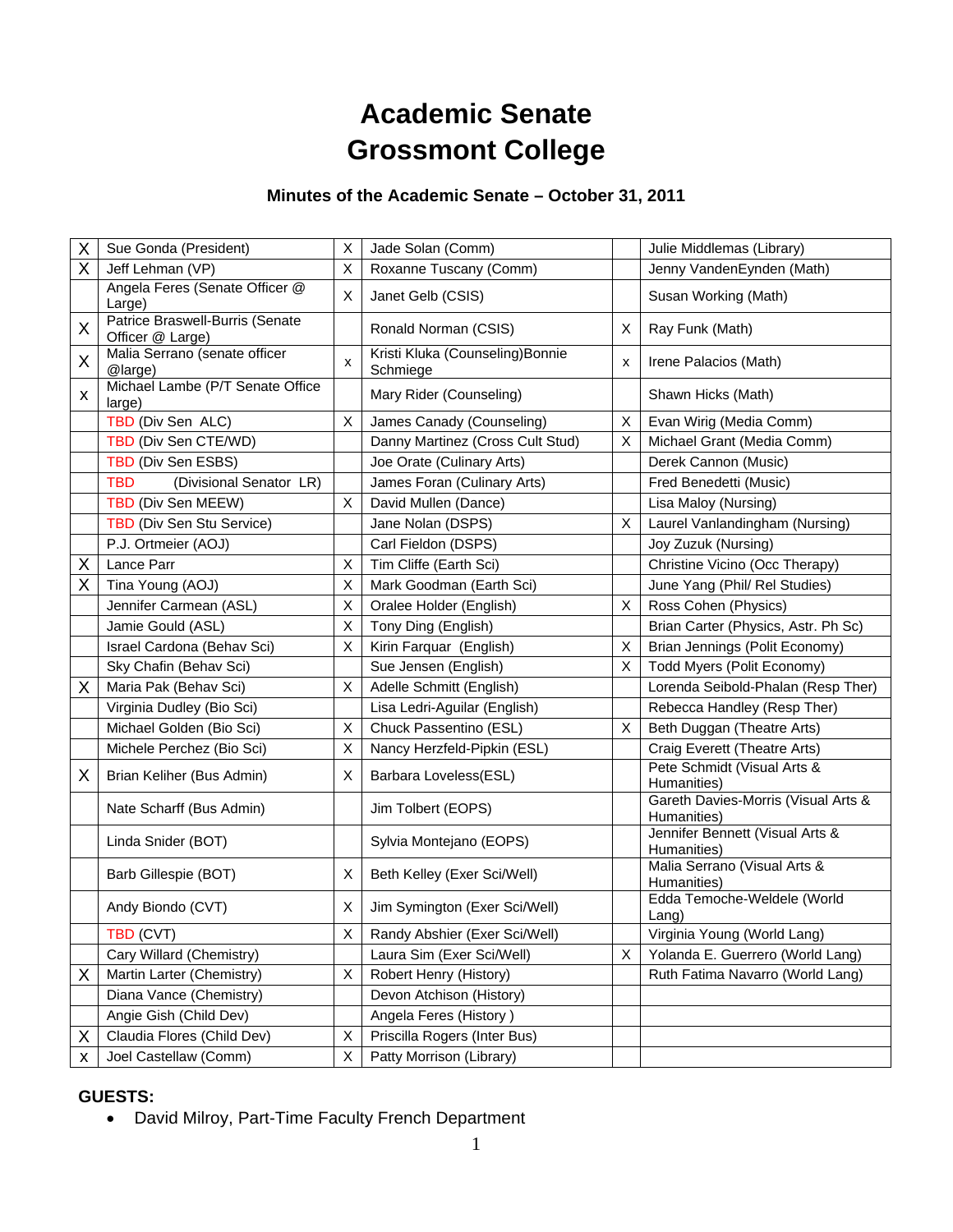- Alan Silva, Part-Time Faculty English Department
- Barbara Blanchard, VP Academic Affairs

#### **RECORDER**: Rochelle Weiser

- **I. CALL TO ORDER (11:10)** 
	- **A. Public Comment**

None

## **B. Approval of Agenda**

Motion to approve the day's agenda. **M/S/U** Wirig/Morrison

## **C. Approval of Minutes from October 17, 2011.**

Motion to approve minutes from October 17, 2011. Sue noted the minutes were updated to reflect the changes made to the Collegewide Professional Development Committee document; Sue noted that the changes were made by the Task Force and this item will be discussed further under Action Item A. **M/S/U** Wirig/Morrison

## **II. PRESIDENT'S REPORT – Sue Gonda**

- **•** Reminder: the deadline for students to apply for campus scholarships is November  $7<sup>th</sup>$ , 2011. Sue reminded faculty to refer students to the website: http://www.grossmont.net/fa/scholarships/ for more information.
- Please review the Q & A document Sue sent out regarding the CCC Student Success Task Force Recommendations (related to SB 1143).
- There are several Plenary Resolutions dealing with the Task Force Recommendations, e.g., financial incentives for community colleges when students increase their assessment scores. The CCCs are against any ties between student success and state funding. Sue will send a link with the recommendations that should have faculty feedback to the Chancellor's office. (**POSTSCRIPT**: This email will come this weekend after learning more at the Plenary) The  $\alpha$  deadline is November  $8<sup>th</sup>$  for input.

## **III. COMMITTEES**

#### **No Reports**

## **IV. ACTION ITEMS**

**A. College-wide Professional Development Committee - Mark Goodman and Jeff Lehman** Motion to put the College-wide Professional Development Committee Draft Document on the table.

**M/S** Holder/Serrano

Mark reviewed a Q & A handout prepared for this meeting, based on questions posed since the last Senate meeting. Mark noted that the creation of the CPDC model has been a lengthy process, involving much discussion and compromise to create a model the Faculty Professional Development Committee and Co-Chairs were comfortable with. Some items noted:

CPDC meets Title 5 standards for the Professional Development/Flex week.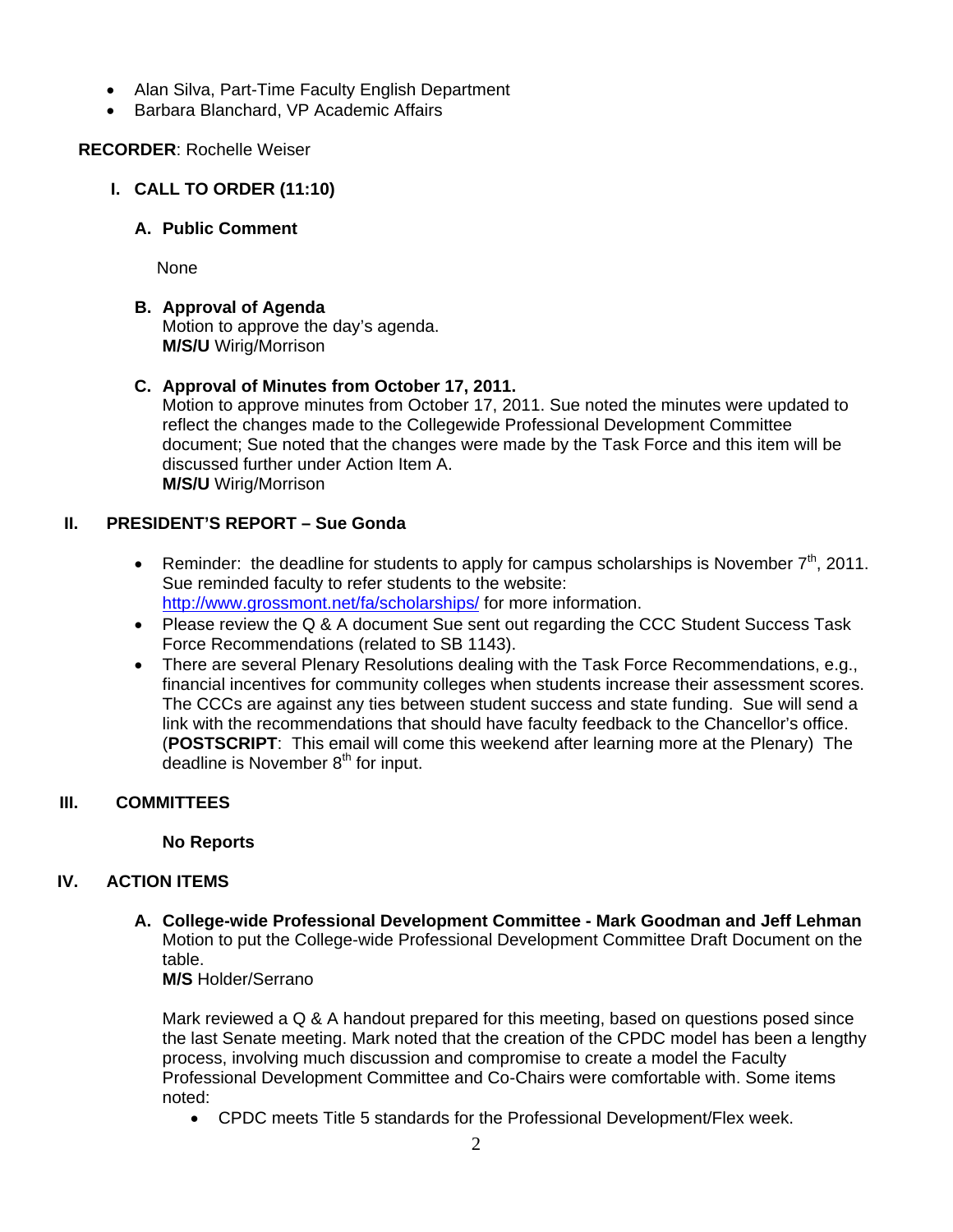- The budget for flexweek will be based on the highest amount used in the previous 5 years by the Faculty PDC: \$5600.00
- No new money is being used to create the Coordinator or the Administrative Assistant positions with the exception of .20 release time from the Presidential Discretionary Fund; the Coordinator duties and funding comes from the current .40 Faculty Professional Development and .40 CATL (plus the .20 from the President) and the Admin Assistant will come from departmental or college re-organization.
- Evaluation process for the Coordinator will be determined by the CPDC; the Coordinator reports to the Dean of Learning and Technology Resources. The Faculty PDC will continue to plan faculty professional development activities.
- Full release time for the Coordinator was decided upon after reviewing best practices from other colleges and the desire that the individual not be overwhelmed by the duties since it is a new position.
- The coordinator will have a 2 year term.
- The process for re-assigning the classroom hours of the individual chosen for the Coordinator position will be the decision of the Department from which he/she came.
- Hiring of the Coordinator will be through a collegial consultation committee made up of 2 faculty, 2 staff, and 2 administrators.

#### **Motion passed**

2 no/1 abstention

#### **B. Division Reps for Faculty Professional Development Committee-Mark Goodman**

A motion was made to have Divisional Representation for the Faculty Professional Development Committee. **M/S** Morrison/Guerro

Mark reported the CPDC Task Force recommended that the Faculty PDC create Divisional Representation and allow for alternates, bringing committee membership into alignment with the other Academic Senate Committees. Alternatives allow anyone currently serving on the committee to remain if there is duplication in divisional representation.

A motion was made to amend the motion to include a Part-Time faculty seat on the Faculty Professional Development Committee. **M/S** Guerro/Lambe **Motion passed** 

An amendment was made to the amendment that the Part-Time Faculty member on the Professional Development Committee be a Senate member and a member of the Part-Time Faculty Committee.

**M/S** Serrano/Lambe

**Motion passed**-2 abstentions

Motion: Faculty Professional Development Committee will have Divisional Representation and a seat for a Part-Time Faculty member from the Senate/Part-Time Faculty Committee. **Motion passed**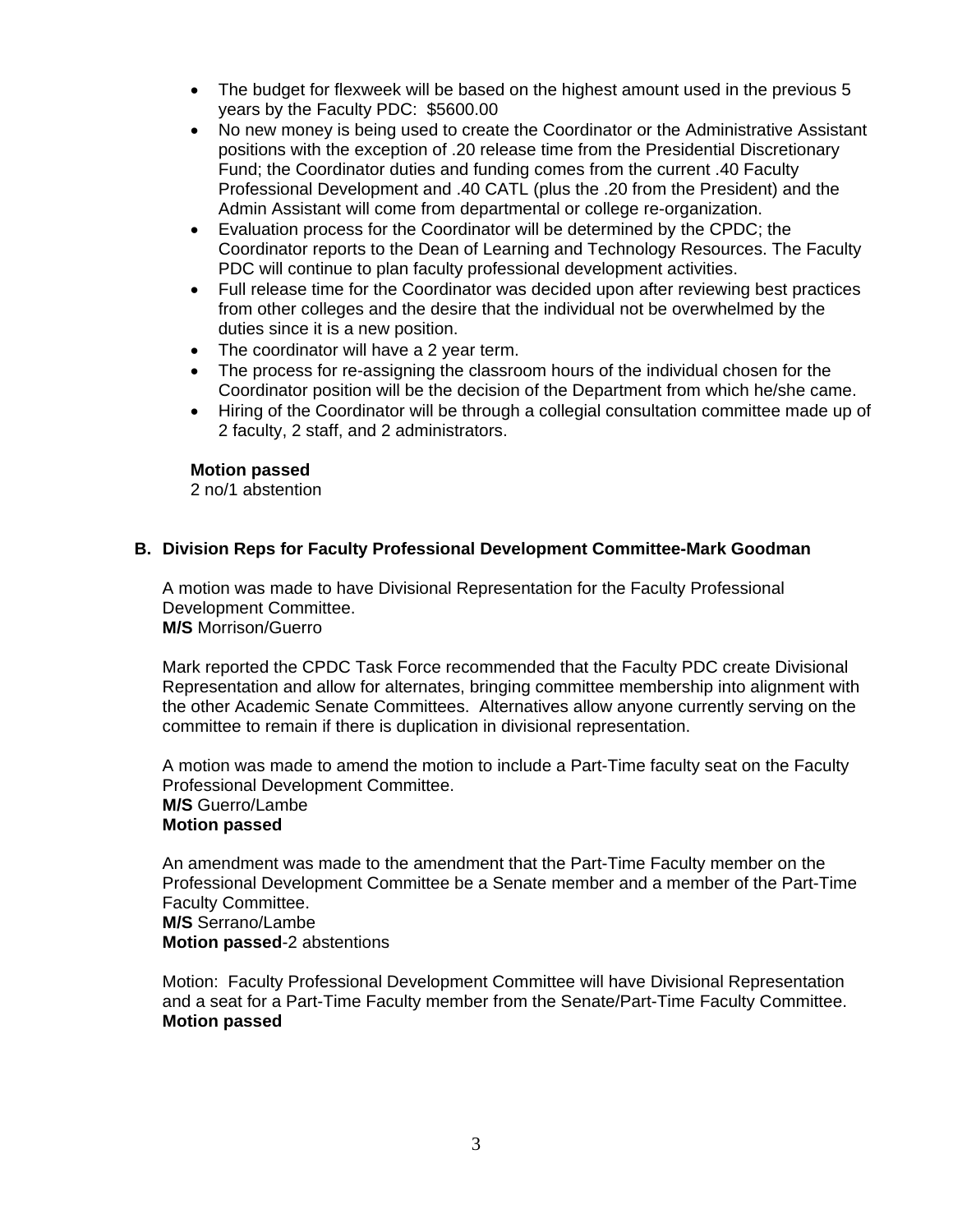#### **V. INFORMATION ITEMS**

#### **A. Committee Confirmations**

A motion was made to move the Committee Confirmations to Action. **M/S/U** Passentino/Serrano

Upon reviewing the new committee members,

Motion to confirm the new committee members. **M/S/U** Passentino/Wirig

#### **B. BP/AP Regarding the Governing Board Self Evaluation**

Sue reported that the Governing Board is implementing new Board Policy and Administrative Procedure for self-evaluation that would include an extensive survey for the various stake holder groups; faculty, staff, administration, community members. She noted that the BP/AP will be on the Board's November Agenda.

#### **C. Plenary Resolutions**

Sue reported several resolutions to be presented at the Fall Plenary Session. She will be sending out information on several discipline-specific resolutions and those dealing with professional development to the Senators, asking for input. Process for changing Title 5 through the State Senate: Resolutions passed by the State Academic Senate go to the Board of Governors as recommendations and then on to work with the legislators to make changes to Title 5.

Meeting Adjourned at 12:20 pm Next meeting is scheduled for November 7, 2011 at Griffin Gate 11:00-12:20pm

The Academic Senate minutes are recorded and published in summary form. Readers of these minutes must understand that recorded comments in these minutes do not represent the official position of the Academic Senate. The Academic Senate expresses its official positions only through votes noted under "Action."

## **HANDOUT**

#### Professional Development Discussion – GC Academic Senate 10/31/2011: Mark Goodman

#### **What is a synopsis of the proposal**? **Are the FPDC Co-chairs satisified with it?**

1: **A College-wide Professional Development Committee** with faculty, staff and administrators, including tri-chairs representing each group. Faculty will have divisional reps who also serve as the Faculty Professional Development Committee.

2: A **Coordinator** for the CPDC is a faculty member on full reassigned time - **not new reassigned time**, but a "recycling" of the time that had been allotted to the Chairs of the Faculty Professional Development Committee (.40) and CATL Coordinator (.40). The duties that those individuals performed will now be carried out by the Coordinator. An additional .20 of Presidential discretionary time (to be approved by the District Reassigned Time Committee) will be added for full release.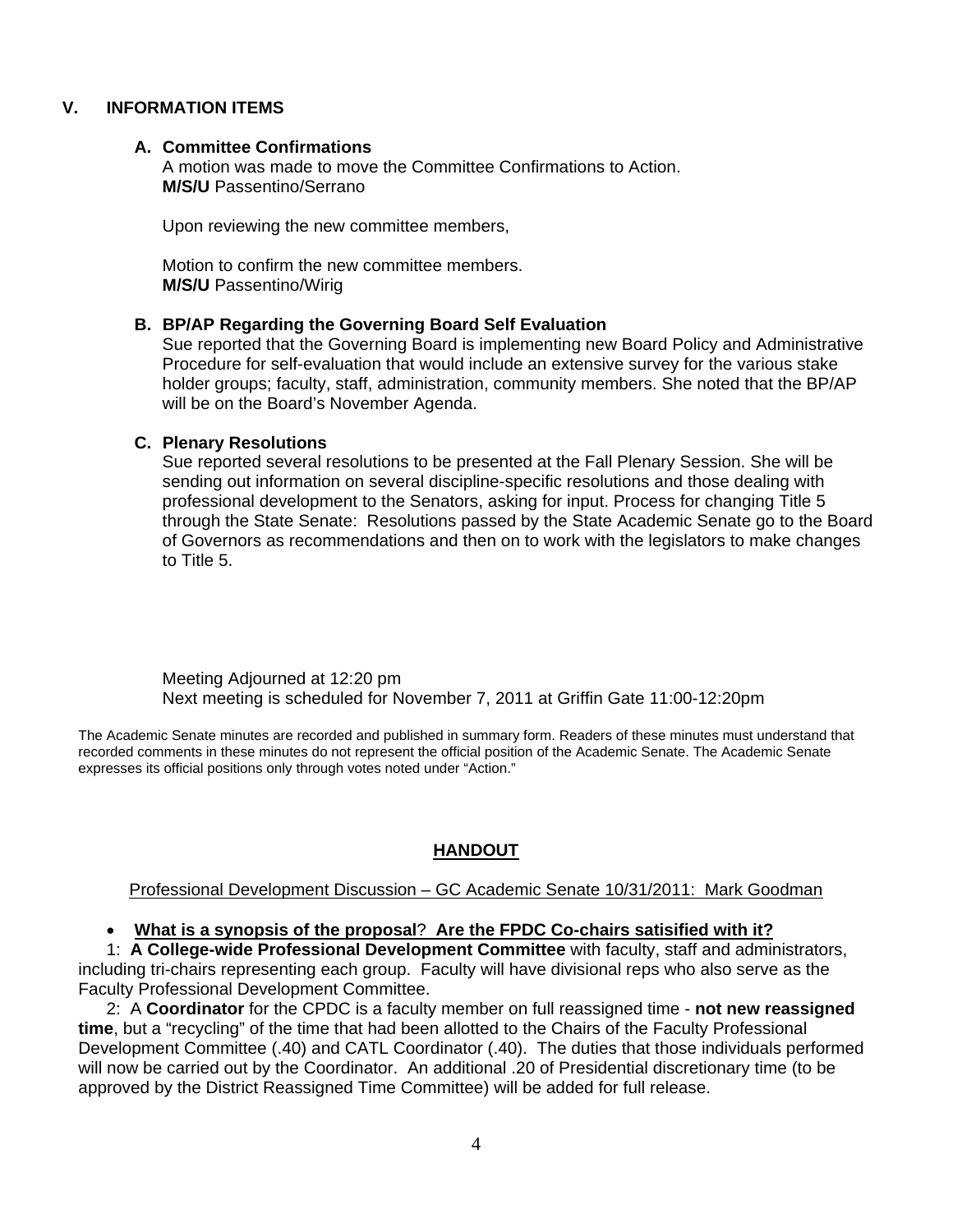3. **Yes, the co-chairs are in favor of this model**. The three groups are "clearing houses" of professional development ideas that filter up to the Coordinator, who makes events happen with the help of an assistant.

4: **Faculty will still have full authority over faculty development**, and administrators and staff will each have a group to provide the CPDC and the Coordinator their needs and suggestions for year-round professional development.

### **Why can't we just leave things the way they are?**

For faculty purposes, the CPDC acts an advisory committee. To really be in compliance with Title 5, we should have an advisory committee that makes recommendations to the FPDC. "The advisory committee is responsible for making recommendations on staff, student, and instructional improvement activities." (title 5, section 55730e).

In addition, staff and administrators wanted year-round opportunities for professional development. Since faculty are *mandated* to have professional development, the idea is to maintain faculty control of faculty development, while at the same time coming together with the college so that others can have development opportunities, too. All the CPDC Task Force is asking us to do is combine resources and work together.

Nothing will change for faculty professional development, except that we will now have more opportunities for development year round, and we will be able to send our requests for conference attendance to the CPDC and the Coordinator. Faculty will still determine faculty development and flex week.

## **•** Isn't this going to cost the college a lot of money?

No. The money is *already being spent* on faculty professional development through the reassigned time of the Co-chairs of the FPDC and CATL Coordinator. Their former reassigned time is what the Coordinator will receive, plus an additional .20, because the coordinator will also be working on staff and administrator development. The assistant will be an individual *already* working in the district.

 **Are we rushing?** No. CPDC met for a few semesters looking at models at other colleges. Since early

Spring 2011, FPDC chairs, former chairs, Nadra, Sunny and Sue met to ensure all concerns about faculty control of faculty PD were addressed in this new model. We are now comfortable that we reached that point.

 **Will faculty lose control of their PD?** No. After much discussion, the FPDC co-chairs and former

chairs are satisfied that faculty continue to control faculty development. In addition, the coordinator is a faculty member. That wasn't necessarily part of the plan in the beginning.

 **What if this doesn't work out?** If this model does not work, faculty independence and control of faculty development can fall back on our tradition and history of doing things ourselves. In the new model, that authority hasn't changed, and we can "revert" to our old way if for some reason this doesn't work out.

 **Does the Coordinator need full release?** This is a pilot program. The coordinator will have full reassigned time for first year, but during the **one-year review**, let's see if full time is necessary; A faculty member might want to have .20 for the teaching. After the one-year review of the pilot, make any necessary modifications, and continue the pilot for the second year with another review.

- **FPDC divisional reps?** Yes, there are division reps on all other Senate committees; anyone currently on FPDC can stay on the committee as an alternate if there is a duplication of division representation.
- **How will the person be appointed?** Collegial Consultation hiring comm. 2 fac, 2 staff 2 admin.